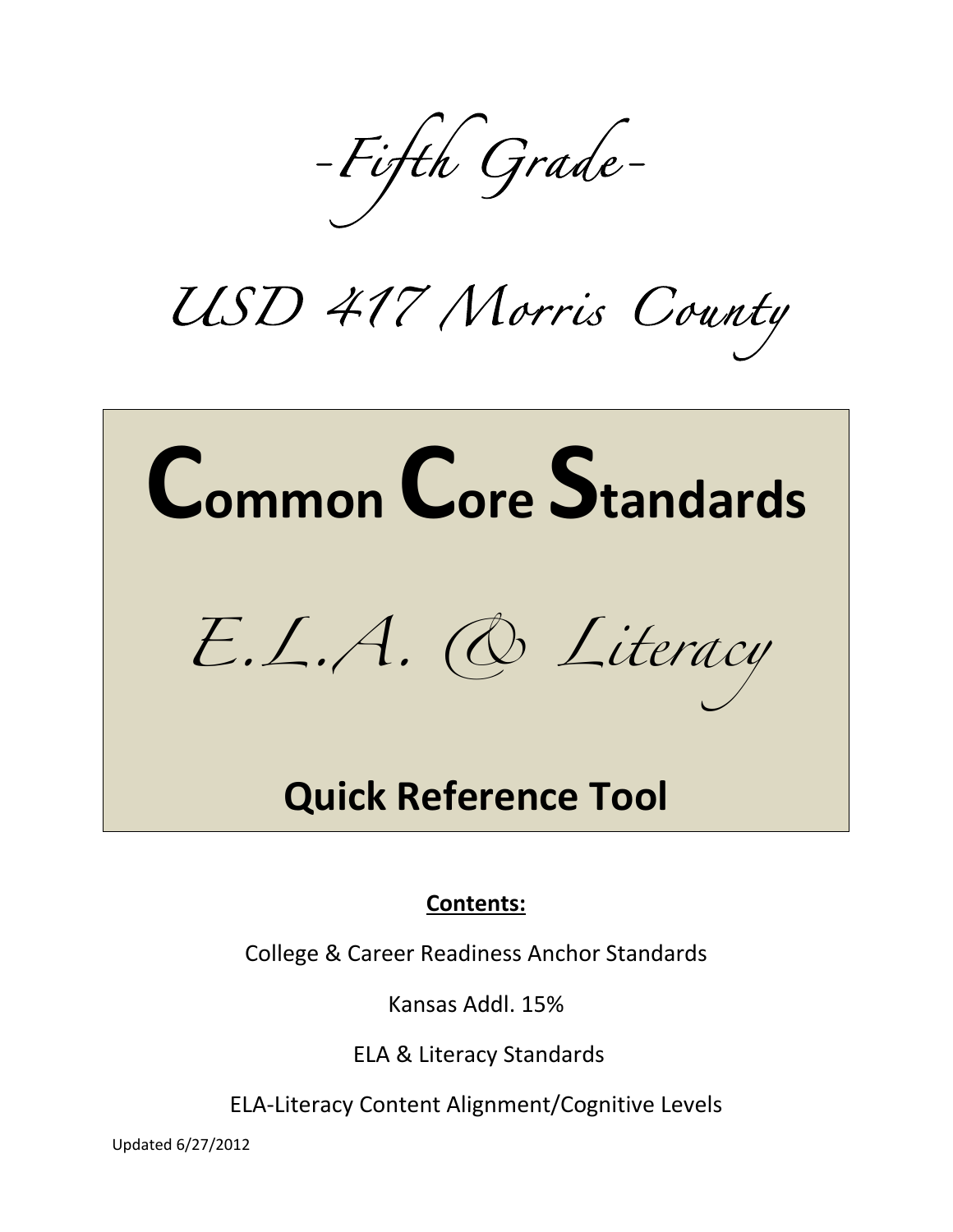| K-12 College & Career Readiness Anchor Standards  |                                                                                                                                                                                                              |                    |  |  |  |  |  |  |
|---------------------------------------------------|--------------------------------------------------------------------------------------------------------------------------------------------------------------------------------------------------------------|--------------------|--|--|--|--|--|--|
|                                                   | <b>Strand: Reading</b>                                                                                                                                                                                       |                    |  |  |  |  |  |  |
| <b>BOXED SUB</b><br><b>HEADINGS</b>               | <b>STANDARDS</b>                                                                                                                                                                                             | <b>IDENTIFIERS</b> |  |  |  |  |  |  |
| Key Ideas &<br>Details                            | 1. Read closely to determine what the text says explicitly and to make logical inferences<br>from it; cite specific textual evidence when writing or speaking to support conclusions<br>drawn from the text. | R.CCR.1            |  |  |  |  |  |  |
|                                                   | 2. Determine central ideas or themes of a text and analyze their development;<br>summarize the key supporting details and ideas.                                                                             | R.CCR.2            |  |  |  |  |  |  |
|                                                   | 3. Analyze how and why individuals, events, and ideas develop and interact over the<br>course of a text.                                                                                                     | R.CCR.3            |  |  |  |  |  |  |
| Craft & Structure                                 | 4. Interpret words and phrases as they are used in a text, including determining<br>technical, connotative, and figurative meanings, and analyze how specific word choices<br>shape meaning or tone.         | R.CCR.4            |  |  |  |  |  |  |
|                                                   | 5. Analyze the structure of texts, including how specific sentences, paragraphs, and<br>larger portions of the text (e.g., a section, chapter, scene, or stanza) relate to each<br>other and the whole.      | R.CCR.5            |  |  |  |  |  |  |
|                                                   | 6. Assess how point of view or purpose shapes the content and style of a text.                                                                                                                               | R.CCR.6            |  |  |  |  |  |  |
| Integration of<br>Knowledge &                     | 7. Integrate and evaluate content presented in diverse media and formats, including<br>visually and quantitatively, as well as in words.*                                                                    | R.CCR.7            |  |  |  |  |  |  |
| Ideas                                             | 8. Delineate and evaluate the argument and specific claims in a text, including the<br>validity of the reasoning as well as the relevance and sufficiency of the evidence.                                   | R.CCR.8            |  |  |  |  |  |  |
|                                                   | 9. Analyze how two or more texts address similar themes or topics in order to build<br>knowledge or to compare the approaches the authors take.                                                              | R.CCR.9            |  |  |  |  |  |  |
| Range of Reading<br>& Level of Text<br>Complexity | 10. Read and comprehend complex literary and informational texts independently and<br>proficiently.                                                                                                          | <b>R.CCR.10</b>    |  |  |  |  |  |  |
|                                                   | <b>Strand: Writing</b>                                                                                                                                                                                       |                    |  |  |  |  |  |  |
| Text Types &<br>Purposes                          | 1. Write arguments to support claims in an analysis of substantive topics or texts, using<br>valid reasoning and relevant and sufficient evidence.                                                           | W.CCR.1            |  |  |  |  |  |  |
|                                                   | 2. Write informative/explanatory texts to examine and convey complex ideas and<br>information clearly and accurately through the effective selection, organization, and<br>analysis of content.              | W.CCR.2            |  |  |  |  |  |  |
|                                                   | 3. Write narratives to develop real or imagined experiences or events using effective<br>technique, well chosen details, and well structures event sequences.                                                | W.CCR.3            |  |  |  |  |  |  |
| Production &<br>Distribution of                   | 4. Produce clear and coherent writing in which the development, organization, and style<br>are appropriate to task, purpose, and audience.                                                                   | W.CCR.4            |  |  |  |  |  |  |
| Writing                                           | 5. Develop and strengthen writing as needed by planning, revising, editing, rewriting,<br>or trying a new approach.                                                                                          | W.CCR.5            |  |  |  |  |  |  |
|                                                   | 6. Use technology, including the internet, to produce and publish writing and to interact<br>and collaborate with others.                                                                                    | W.CCR.6            |  |  |  |  |  |  |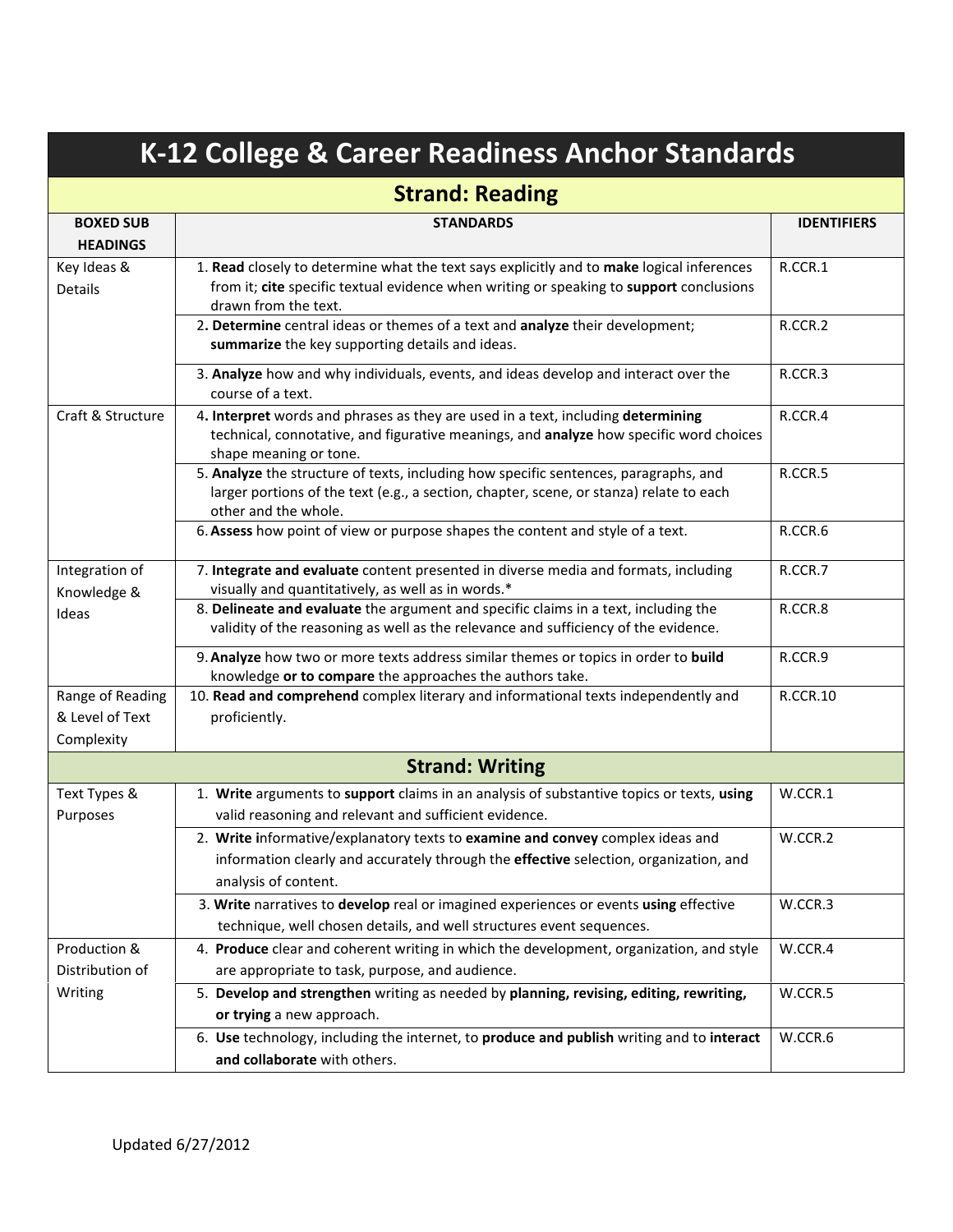| Research to Build       | 7. Conduct short as well as more sustained research projects based on focused              | W.CCR.7  |
|-------------------------|--------------------------------------------------------------------------------------------|----------|
| & Present               | questions, demonstrating understanding of the subject under investigation.                 |          |
| Knowledge               |                                                                                            |          |
|                         | 8. Gather relevant information from multiple print and digital resources, assess the       | W.CCR.8  |
|                         | credibility and accuracy of each source, and integrate the information while avoiding      |          |
|                         | plagiarism.                                                                                |          |
|                         | 9. Draw evidence from literary or informational texts to support analysis, reflection, and | W.CCR.9  |
|                         | research.                                                                                  |          |
| Range of Writing        | 10. Write routinely over extended time frames (time for research, reflection, and          | W.CCR.10 |
|                         | revision) and shorter time frames (a single sitting or a day or two) for a range of tasks, |          |
|                         | purposes, and audiences.                                                                   |          |
|                         | <b>Strand: Speaking &amp; Listening</b>                                                    |          |
| Comprehension           | 1. Prepare for and participate effectively in a range of conversations and collaborations  | SL.CCR.1 |
| & Collaboration         | with diverse partners, building on others' ideas and expressing their own clearly and      |          |
|                         | persuasively.                                                                              |          |
|                         | 2. Integrate and evaluate information presented in diverse media and formats, including    | SL.CCR.2 |
|                         | visually, quantitatively, and orally.                                                      |          |
|                         | 3. Evaluate a speaker's point of view, reasoning, and use of evidence and rhetoric.        | SL,CCR.3 |
| Presentation of         | 4. Present information, findings, and supporting evidence such that listeners such that    | SL.CCR.4 |
| Knowledge &             | listeners can follow the line of reasoning and the organization, development, and style    |          |
| Ideas                   | are appropriate to task, purpose, and audience.                                            |          |
|                         | 5. Make strategic use of digital media and visual displays of data to express information  | SL.CCR.5 |
|                         | and enhance understanding of presentations.                                                |          |
|                         | 6. Adapt speech to a variety of contexts and communicative tasks, demonstrating            | SL.CCR.6 |
|                         | command of formal English when indicated or appropriate.                                   |          |
|                         | <b>Strand: Language</b>                                                                    |          |
| Conventions of          | 1. Demonstrate command of conventions of standard English grammar and usage when           | L.CCR.1  |
| <b>Standard English</b> | writing or speaking.                                                                       |          |
|                         | 2. Demonstrate command of the conventions of standard English capitalization,              | L.CCR.2  |
|                         | punctuation, and spelling when writing.                                                    |          |
| Knowledge of            | 3. Apply knowledge of language to understand how language functions in different           | L.CCR.3  |
| Language                | contexts, to make effective choices for meaning or style, and to comprehend more           |          |
|                         | fully when reading or listening.                                                           |          |
| Vocabulary              | 4. Determine or clarify the meaning of unknown and multiple-meaning words and              | L.CCR.4  |
| Acquisition and         | phrases by using context clues, analyzing meaningful word parts, and consulting            |          |
| Use                     | general and specialized reference materials, as appropriate.                               |          |
|                         | 5. Demonstrate understanding of figurative language, word relationships, and nuances       | L.CCR.5  |
|                         | in word meanings.                                                                          |          |
|                         | 6. Acquire and use accurately a range of general academic and domain-specific words        | L.CCR.6  |
|                         | and phrases sufficient for reading, writing, speaking, and listening at the college and    |          |
|                         | career readiness level; demonstrate independence in gathering vocabulary                   |          |
|                         | knowledge when encountering an unknown term important to comprehension or                  |          |
|                         | expression.                                                                                |          |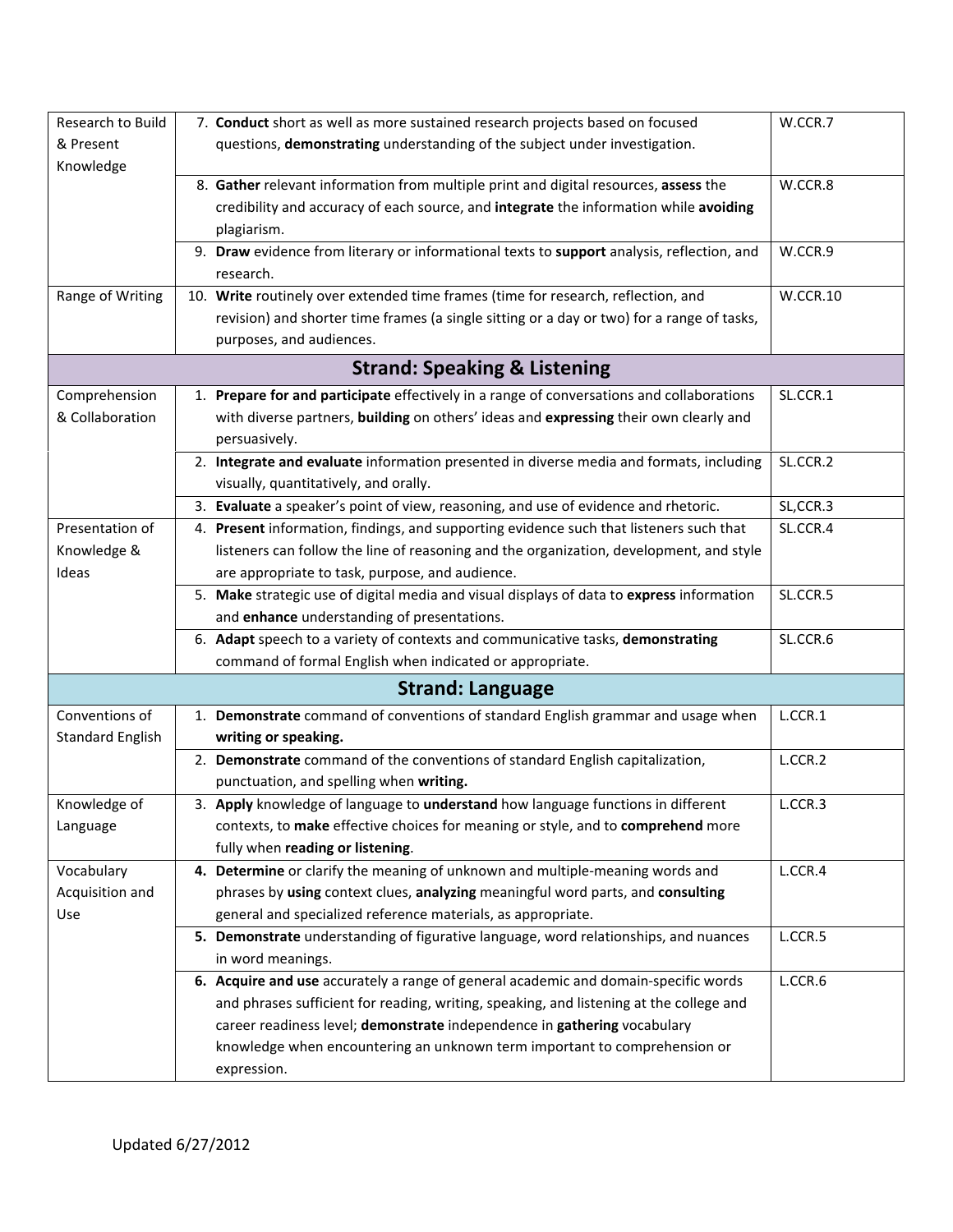|                   |    | <b>Kansas Additional 15%</b>                                                           |                 |
|-------------------|----|----------------------------------------------------------------------------------------|-----------------|
| Literacy Learning | 1. | Engage in literacy learning through collaborative and community effort and in an       | KS.LL.1         |
|                   |    | integrated fashion, rather than as discreet skills in isolation.                       |                 |
|                   | 2. | Use meta-cognitive strategies to monitor literacy learning progress.                   | KS.LL.2         |
|                   | 3. | Engage in five essential components of reading (phonemic awareness, phonics,           | KS.LL.3         |
|                   |    | fluency, vocabulary, and comprehension) at all grade levels based on individual        |                 |
|                   |    | student needs.                                                                         |                 |
|                   | 4. | Engage in strategic and coherent focus on literacy learning across all content areas   | KS.LL.4         |
|                   |    | with shared literacy responsibility from all Kansas educators.                         |                 |
|                   | 5. | Develop the literacy skills presented throughout these standards in both academic      | KS.LL.5         |
|                   |    | and career/technical education contexts.                                               |                 |
| Range of Reading  | 6. | Encounter a range of engaging and culturally sensitive text and media that motivate    | <b>KS.RL.11</b> |
| Level & Text      |    | the desire to be literate.                                                             |                 |
| Complexity        | 7. | Read-both independently and collaboratively-print, non-print, and multi-modal          | <b>KS.RL.12</b> |
|                   |    | works proficiently and critically to be media literate.                                |                 |
| Text Type &       | 8. | Create-both independently and collaboratively technical, non-print, digital, and multi | KS.W.11         |
| Purpose           |    | modal versions of text types and purposes outlined in standards 1, 2, and 3.           |                 |
| Production &      | 9. | Strengthen writing craft-both independently and collaboratively-through recursive      | KS.W.12         |
| Distribution of   |    | writing and revision process and the use of common vocabulary of the 6 Trait model.    |                 |
| Writing           |    |                                                                                        |                 |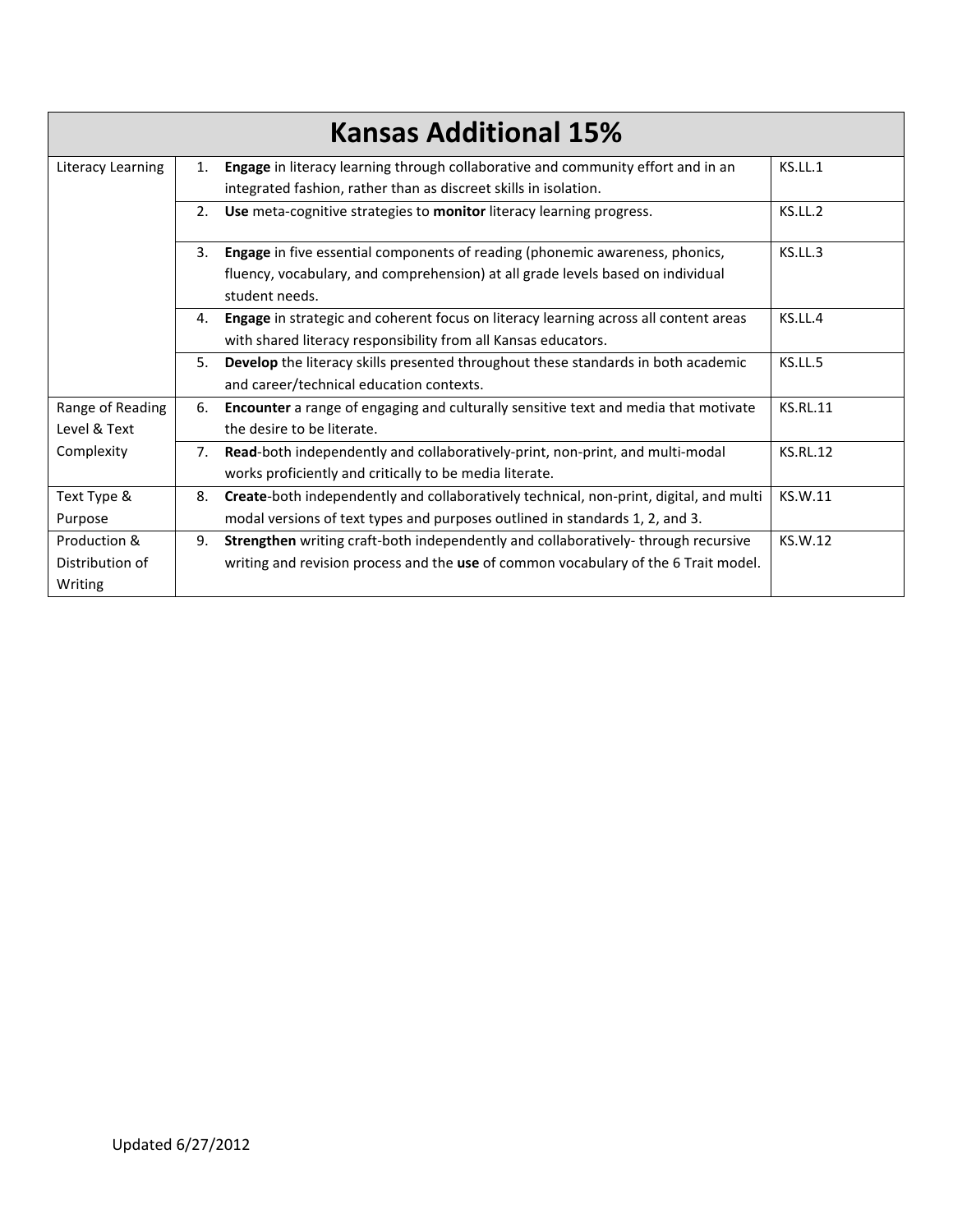|                             |                                                      |                                                                                                                                                                              | <b>Fifth Grade ELA-Literacy Standards</b>                                                                                                                                                                               |                    |  |  |  |  |
|-----------------------------|------------------------------------------------------|------------------------------------------------------------------------------------------------------------------------------------------------------------------------------|-------------------------------------------------------------------------------------------------------------------------------------------------------------------------------------------------------------------------|--------------------|--|--|--|--|
|                             |                                                      |                                                                                                                                                                              | <b>Strand: Reading</b>                                                                                                                                                                                                  |                    |  |  |  |  |
| <b>SUB</b><br><b>STRAND</b> | <b>BOXED SUB</b><br><b>HEADINGS</b>                  |                                                                                                                                                                              | <b>STANDARDS</b>                                                                                                                                                                                                        | <b>IDENTIFIERS</b> |  |  |  |  |
|                             | Key Ideas &<br>Details                               | 1.                                                                                                                                                                           | Quote accurately from a text when explaining what the text says explicitly and<br>when drawing inferences from text.                                                                                                    | RL.5.1             |  |  |  |  |
|                             |                                                      | 2.                                                                                                                                                                           | Determine a theme of a story, drama, or poem from details in the text,<br>including how characters in a story or drama respond to challenges or how the<br>speaker in a poem reflects upon a topic; summarize the text. | RL.5.2             |  |  |  |  |
|                             |                                                      | 3.                                                                                                                                                                           | Compare and contrast two or more characters, settings, or events in a story or<br>drama, drawing on specific details in the text (e.g., how characters interact).                                                       | RL.5.3             |  |  |  |  |
|                             | Craft &<br>Structure                                 | 4.                                                                                                                                                                           | Determine the meaning of words and phrases as they are used in a text,<br>including figurative language such as metaphors and similes.                                                                                  | RL.5.4             |  |  |  |  |
|                             |                                                      | 5.                                                                                                                                                                           | Explain how a series of chapters, scenes, or stanzas fits together to provide the<br>overall structure of a particular story, drama, or poem.                                                                           | RL.5.5             |  |  |  |  |
| Literature                  |                                                      | 6.                                                                                                                                                                           | Describe how a narrator's or speaker's point of view influences how events are<br>described.                                                                                                                            | RL.5.6             |  |  |  |  |
|                             | Integration of<br>Knowledge &<br>Ideas               | 7.                                                                                                                                                                           | Analyze how visual and multimedia elements contribute to the meaning, tone,<br>or beauty of a text (e.g., graphic novel, multi-media presentation of fiction,<br>folktale, myth, poem).                                 | RL.5.7             |  |  |  |  |
|                             |                                                      | 8.                                                                                                                                                                           | (Not applicable to literature).                                                                                                                                                                                         | <b>RL.5.8</b>      |  |  |  |  |
|                             |                                                      | 9.                                                                                                                                                                           | Compare and contrast stories in the same genre (e.g., mysteries and adventure<br>stories) on their approaches to similar themes and topics.                                                                             | RL.5.9             |  |  |  |  |
|                             | Range of<br>Reading & Level<br>of Text<br>Complexity |                                                                                                                                                                              | 10. By the end of the year, read and comprehend literature, including stories,<br>drama, and poetry at the end of the grades 4-5 text complexity band<br>independently and proficiently.                                | RL.5.10            |  |  |  |  |
|                             | Key Ideas &<br>Details                               |                                                                                                                                                                              | Quote accurately from a text when explaining what the text says explicitly and<br>when drawing on inferences from the text.                                                                                             | KI.5.1             |  |  |  |  |
|                             |                                                      | 2.                                                                                                                                                                           | Determine two or more main ideas of a text and explain how they are<br>supported by key details; summarize the text.                                                                                                    | RI.5.2             |  |  |  |  |
|                             |                                                      | 3.                                                                                                                                                                           | Explain the relationships or interactions between two or more individuals,<br>events, or concepts in a historical, scientific, or technical text based on specific<br>information in the text.                          | RI.5.3             |  |  |  |  |
|                             | Craft &<br>Structure                                 | 4.                                                                                                                                                                           | Determine the meaning of general academic and domain-specific words or<br>phrases in a text relevant to a grade 5 topics or subject area.                                                                               | RI.5.4             |  |  |  |  |
| Informational Text          |                                                      | 5.                                                                                                                                                                           | Compare and contrast the overall structure (e.g., chronology, comparison,<br>cause/effect, problem/solution) of events, ideas, or information in two or more<br>texts.                                                  | RI.5.5             |  |  |  |  |
|                             |                                                      | 6.                                                                                                                                                                           | Analyze multiple accounts of the same event or topic, noting important<br>similarities and differences in the point of view they represent.                                                                             | RI.5.6             |  |  |  |  |
|                             | Integration of<br>Knowledge&<br>Ideas                | Draw on information from multiple print or digital sources, demonstrating the<br>7.<br>ability to locate and answer a question quickly or to solve a problem<br>efficiently. |                                                                                                                                                                                                                         |                    |  |  |  |  |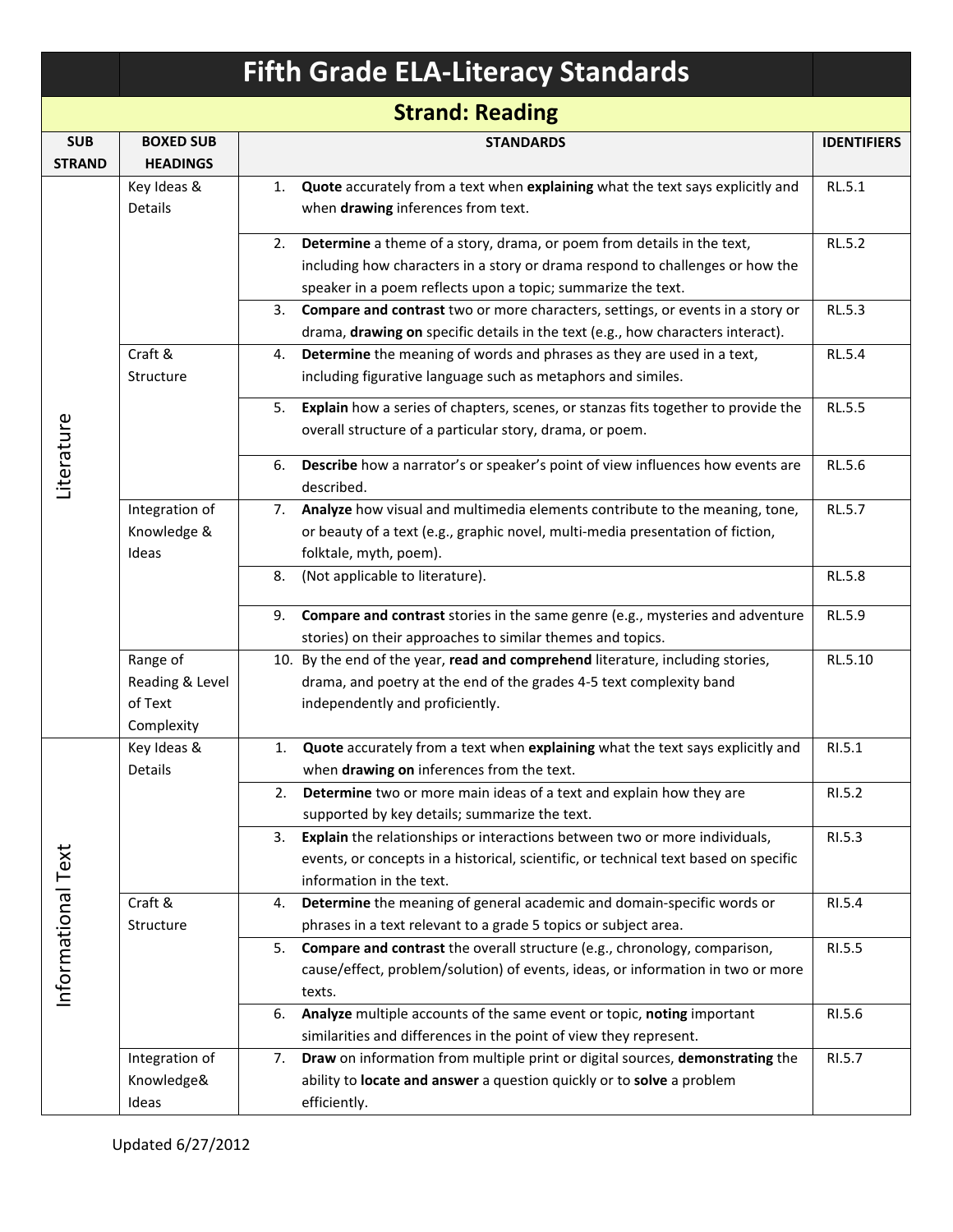|                     |                | 8. | Explain how an author uses reasons and evidence to support particular points                            | RI.5.8     |
|---------------------|----------------|----|---------------------------------------------------------------------------------------------------------|------------|
|                     |                |    | in a text, identifying which reasons and evidence support which point(s).                               |            |
|                     |                | 9. | Integrate information from several texts on the same topic in order to write                            | RI.5.9     |
|                     |                |    | and speak about the subject knowledgeably.                                                              |            |
|                     | Range of       |    | 10. By the end of the year, read and comprehend informational texts, including                          | RI.5.10    |
|                     | Reading &      |    | history/social studies, science, and technical texts, at the high end of the                            |            |
|                     | Level of Text  |    | grades 4-5 text complexity band independently and proficiently.                                         |            |
|                     | Complexity     |    |                                                                                                         |            |
|                     | Phonics & Word | 1. | Know and apply grade-level phonics and word analysis skills in decoding                                 | RF.5.3a    |
|                     | Recognition    |    | words.                                                                                                  |            |
|                     |                |    | a. Use combined knowledge of all letter-sound correspondences,                                          |            |
|                     |                |    | syllabication patterns, and morphology (e.g., roots and affixes) to read                                |            |
|                     |                |    | accurately unfamiliar multisyllabic words in context and out of context.                                |            |
| Foundational Skills | Fluency        | 2. | Read with sufficient accuracy and fluency to support comprehension                                      | RF.5.4a-c  |
|                     |                |    | Read on-level text with purpose and understanding.<br>а.                                                |            |
|                     |                |    | b. Read on-level prose and poetry orally with accuracy, appropriate rate,                               |            |
|                     |                |    | and expression on successive readings.                                                                  |            |
|                     |                |    | Use context to confirm or self-correct word recognition and<br>c.                                       |            |
|                     |                |    | understanding, rereading as necessary.                                                                  |            |
|                     |                |    | <b>Strand: Writing</b>                                                                                  |            |
|                     | Text Types &   | 1. | Write opinion pieces on topics or texts, supporting a point of view with                                | $W.5.1a-d$ |
|                     | Purposes       |    | reasons and information.                                                                                |            |
|                     |                |    | a. Introduce a topic or text clearly, states an opinion, and creates and                                |            |
|                     |                |    | organizational structures in which ideas are logically grouped to                                       |            |
|                     |                |    | support the writer's purpose.                                                                           |            |
|                     |                |    | <b>b.</b> Provide logically ordered reasons that are supported by facts and<br>details.                 |            |
|                     |                |    |                                                                                                         |            |
|                     |                |    | Link opinion and reasons using words, phrases, and clauses (e.g.,<br>c.<br>consequently, specifically). |            |
|                     |                |    | d. Provide a concluding statement or section related to the opinion                                     |            |
|                     |                |    | presented.                                                                                              |            |
|                     |                | 2. | Write informative/explanatory texts to examine a topic and convey ideas and                             | W.5.2a-e   |
|                     |                |    | information clearly.                                                                                    |            |
|                     |                |    | Introduce a topic clearly, provide a general observation and focus,<br>а.                               |            |
|                     |                |    | and group related information logically; include formatting (e.g.,                                      |            |
|                     |                |    | headings), illustrations, and multimedia when useful to aiding                                          |            |
|                     |                |    | comprehension                                                                                           |            |
|                     |                |    | <b>b.</b> Develop the topic with facts, definitions, concrete details, quotations,                      |            |
|                     |                |    | or other information and examples related to the topic.                                                 |            |
|                     |                |    | Link ideas within and across categories of information using words,<br>c.                               |            |
|                     |                |    | phrases, and clauses (e.g., contrast, especially).                                                      |            |
|                     |                |    | d. Use precise language and domain specific vocabulary to inform about                                  |            |
|                     |                |    | or explain the topic.                                                                                   |            |
|                     |                |    | Provide a concluding statement or section related to the information<br>e.                              |            |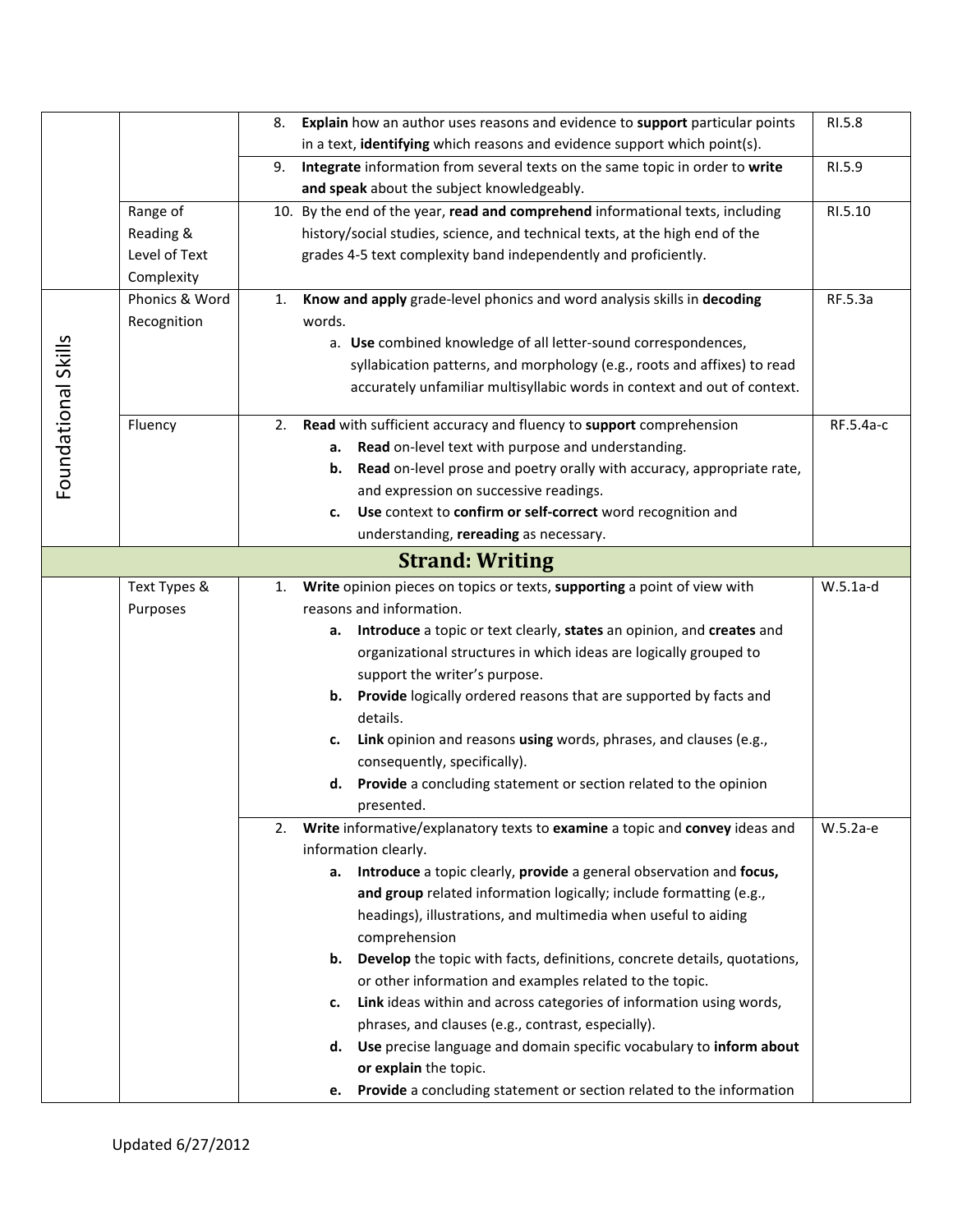|                                                        |    | or explanation presented.                                                                                                                                                                                                                                                                                                                                                                                                                                                                                                                                                                                                                                                                                                                                                               |            |
|--------------------------------------------------------|----|-----------------------------------------------------------------------------------------------------------------------------------------------------------------------------------------------------------------------------------------------------------------------------------------------------------------------------------------------------------------------------------------------------------------------------------------------------------------------------------------------------------------------------------------------------------------------------------------------------------------------------------------------------------------------------------------------------------------------------------------------------------------------------------------|------------|
|                                                        | 3. | Write narratives to develop real or imagined experiences or events using<br>effective technique, descriptive details, and clear event sequences.<br>a. Orient the reader by establishing a situation and introducing a<br>narrator and/or characters; organize an event sequence that unfolds<br>naturally.<br>b. Use narrative techniques, such as dialogue, description, and pacing, to<br>develop experiences and events or show the responses of characters<br>to situations.<br>Use a variety of transitional words, phrases and clauses to manage the<br>c.<br>sequence of events.<br>d. Use concrete words and phrases and sensory details to convey<br>experiences and events precisely.<br>Provide a conclusion that follows from the narrated experiences or<br>е.<br>events. | W.5.3a-e   |
| Production &<br>Distribution of<br>Writing             | 4. | Produce clear and coherent writing in which the development and<br>organization are appropriate to task, purpose, and audience (Grade level<br>specific expectations for writing types are define in standards 1-3 above).                                                                                                                                                                                                                                                                                                                                                                                                                                                                                                                                                              | W.5.4      |
|                                                        | 5. | With guidance and support from peers and adults, develop and strengthen<br>writing as needed by planning, revising, and editing or trying a new approach.<br>(Editing for conventions should demonstrate command of Language standards<br>1-3 up to and including grade 5.).                                                                                                                                                                                                                                                                                                                                                                                                                                                                                                            | W.5.5      |
|                                                        | 6. | With some guidance and support from adults, use technology, including the<br>internet, to produce and publish writing as well as to interact and collaborate<br>with others; demonstrate sufficient command of keyboarding skills to type a<br>minimum of one page in a single sitting.                                                                                                                                                                                                                                                                                                                                                                                                                                                                                                 | W.5.6      |
| Research to<br><b>Build &amp; Present</b><br>Knowledge | 7. | Conduct short research projects that use several sources to build knowledge<br>through investigation of different aspects of a topic.                                                                                                                                                                                                                                                                                                                                                                                                                                                                                                                                                                                                                                                   | W.5.7      |
|                                                        | 8. | Recall relevant information from experiences or gather relevant information<br>from print and digital sources; take notes and finished work and proved a list<br>of sources.                                                                                                                                                                                                                                                                                                                                                                                                                                                                                                                                                                                                            | W.5.8      |
|                                                        | 9. | Draw evidence from literacy or information texts to support analysis,<br>reflection, and research.<br>Apply grade 5 Reading standards to literature (e.g., "Compare and<br>a.<br>contrast two or more characters, settings, or events in a story or a<br>drama, drawing on specific details in the text (e.g. how characters<br>interact)).<br>Apply grade 5 Reading standards to informational texts (e.g., "Explain<br>b.                                                                                                                                                                                                                                                                                                                                                             | $W.5.9a-b$ |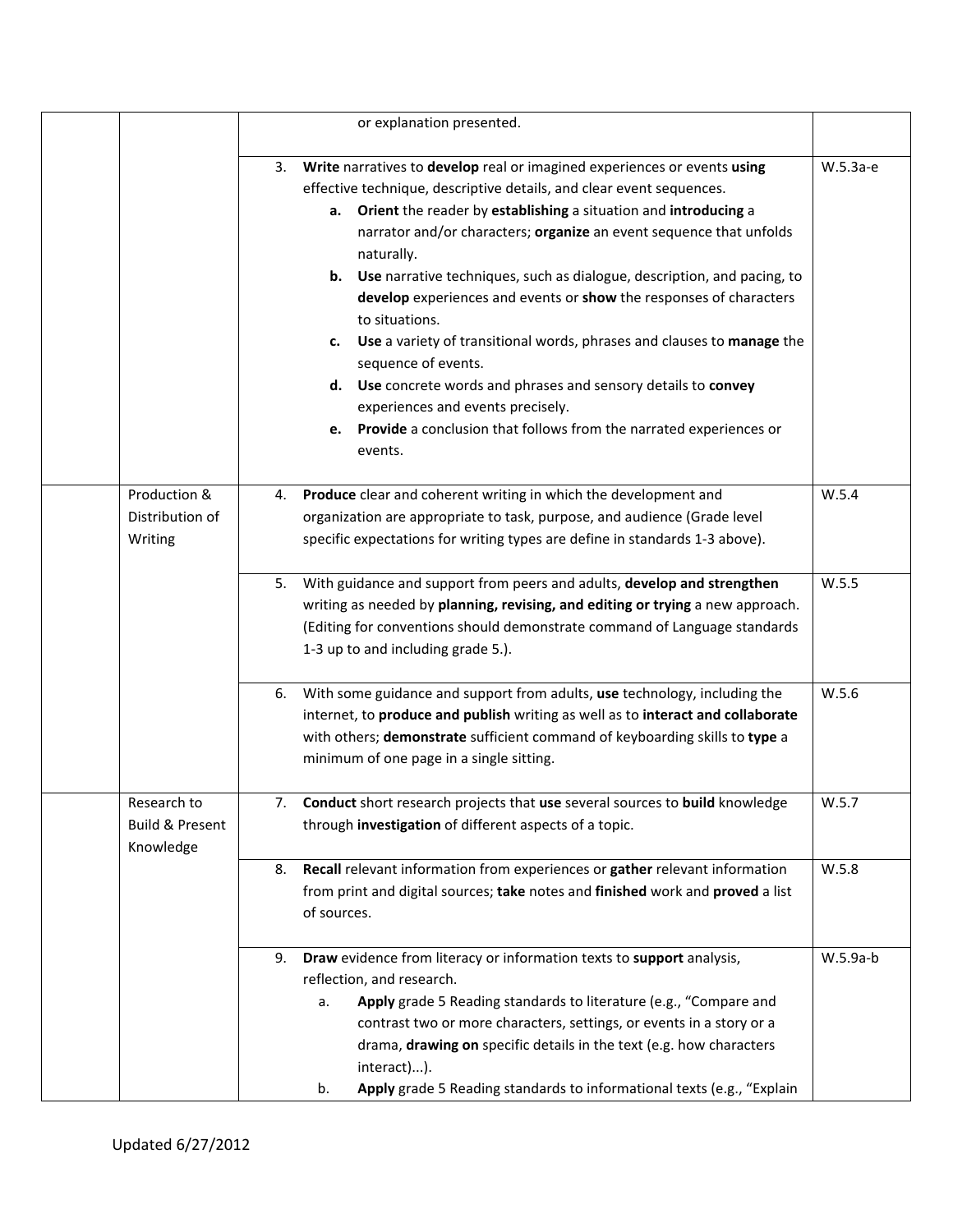|                 |                                                                 | how an author uses reason and evidence to support particular points              |             |  |  |  |  |
|-----------------|-----------------------------------------------------------------|----------------------------------------------------------------------------------|-------------|--|--|--|--|
|                 | in a text, identifying which reasons and evidence support which |                                                                                  |             |  |  |  |  |
|                 |                                                                 | point(s)").                                                                      |             |  |  |  |  |
|                 |                                                                 |                                                                                  |             |  |  |  |  |
| Range of        |                                                                 | 10. Write routinely over extended time frames (time for research, reflection and | W.5.10      |  |  |  |  |
| Writing         |                                                                 | revision) and shorter time frames (a single sitting or a day or two) for a range |             |  |  |  |  |
|                 |                                                                 | of discipline-specific tasks, purposes, and audiences.                           |             |  |  |  |  |
|                 |                                                                 | <b>Strand: Speaking &amp; Listening</b>                                          |             |  |  |  |  |
| Comprehension   | 1.                                                              | Engage effectively in a range of collaborative discussions (one-on-one, in       | $SL.5.1a-d$ |  |  |  |  |
| & Collaboration |                                                                 | groups, and teacher-led) with diverse partners on grade 5 topics and texts,      |             |  |  |  |  |
|                 |                                                                 | building on others' ideas and expressing their own clearly.                      |             |  |  |  |  |
|                 |                                                                 | a. Come to discussions prepared, having read or studies required                 |             |  |  |  |  |
|                 |                                                                 | material; explicitly draw on preparation and other information known             |             |  |  |  |  |
|                 |                                                                 | about the topic to explore ideas under discussion.                               |             |  |  |  |  |
|                 |                                                                 | b. Follow agreed-upon rules for discussion and carry out assigned roles.         |             |  |  |  |  |
|                 |                                                                 | Pose and respond to specific questions by making comments that<br>c.             |             |  |  |  |  |
|                 |                                                                 | contribute to the discussion and elaborate on the remarks of others,             |             |  |  |  |  |
|                 |                                                                 | review the key ideas expressed and explain their own ideas and                   |             |  |  |  |  |
|                 |                                                                 | understanding in light of the discussion.                                        |             |  |  |  |  |
|                 |                                                                 | Review the key ideas expressed and draw conclusion in light of<br>d.             |             |  |  |  |  |
|                 |                                                                 | information and knowledge gained from the discussions.                           |             |  |  |  |  |
|                 | 2.                                                              | Summarize a written text read aloud or information presented in diverse          | SL.5.2      |  |  |  |  |
|                 |                                                                 | media and formats including visually, quantitatively, and orally.                |             |  |  |  |  |
|                 | з.                                                              | Summarize the points a speaker makes and explain how each claim is               | SL.5.3      |  |  |  |  |
|                 |                                                                 | supported by reasons and evidence.                                               |             |  |  |  |  |
| Presentation of | 4.                                                              | Report on a topic or text, or present an opinion, sequencing ideas logically and | SL.5.4      |  |  |  |  |
| Knowledge &     |                                                                 | using appropriate facts and relevant, descriptive details to support main ideas  |             |  |  |  |  |
| Ideas           |                                                                 | or themes; speak clearly at an understandable pace.                              |             |  |  |  |  |
|                 | 5.                                                              | Include media components (e.g., graphics, sound) and visual displays in          | SL.5.5      |  |  |  |  |
|                 |                                                                 | presentations when appropriate to enhance the development of main ideas or       |             |  |  |  |  |
|                 |                                                                 | themes.                                                                          |             |  |  |  |  |
|                 | 6.                                                              | Adapt speech to a variety of contexts and tasks, using formal English, when      | SL.5.6      |  |  |  |  |
|                 |                                                                 | appropriate to task and situation (see grade 5 Language Standards 1 and 3 for    |             |  |  |  |  |
|                 |                                                                 | specific expectations).                                                          |             |  |  |  |  |
|                 |                                                                 | Language                                                                         |             |  |  |  |  |
| Conventions of  | 1.                                                              | Demonstrate command of the conventions of standard English grammar and           | $L.5.1a-e$  |  |  |  |  |
| Standard        |                                                                 | usage when writing or speaking.                                                  |             |  |  |  |  |
| English         |                                                                 | Explain the function of conjunctions, prepositions, and interjections in<br>а.   |             |  |  |  |  |
|                 |                                                                 | general and their function in particular sentences.                              |             |  |  |  |  |
|                 |                                                                 | b. Form and use perfect (e.g., I had walked; I have walked; I will have          |             |  |  |  |  |
|                 |                                                                 | walked) verb tenses.                                                             |             |  |  |  |  |
|                 |                                                                 | Use verb tense to convey various times, sequences, states, and<br>c.             |             |  |  |  |  |
|                 |                                                                 | conditions.                                                                      |             |  |  |  |  |
|                 |                                                                 | Recognize and correct inappropriate shifts in verb tense. *<br>d.                |             |  |  |  |  |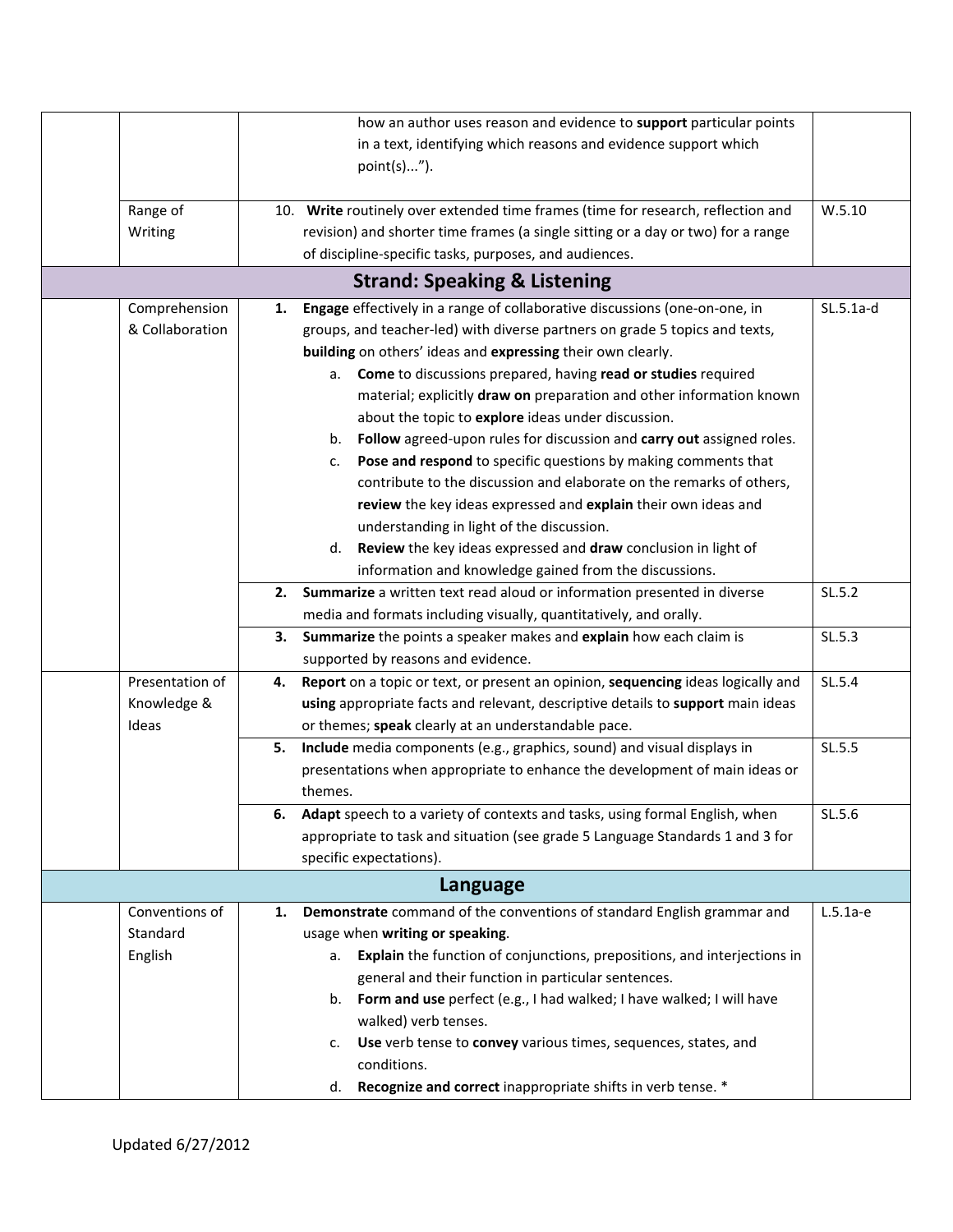| Conventions of | 1. | Demonstrate command of the conventions of standard English grammar and              | $L.5.1a-e$  |
|----------------|----|-------------------------------------------------------------------------------------|-------------|
| Standard       |    | usage when writing or speaking.                                                     |             |
| English        |    | Explain the function of conjunctions, prepositions, and interjections in<br>а.      |             |
|                |    | general and their function in particular sentences.                                 |             |
|                |    | b. Form and use perfect (e.g., I had walked; I have walked; I will have             |             |
|                |    | walked) verb tenses.                                                                |             |
|                |    | Use verb tense to convey various times, sequences, states, and<br>c.                |             |
|                |    | conditions.                                                                         |             |
|                |    | Recognize and correct inappropriate shifts in verb tense. *<br>d.                   |             |
|                |    | Use correlative conjunctions (e.g., either/or, neither/nor).<br>e.                  |             |
|                | 2. | Demonstrate command of the conventions of standard English capitalization,          | $L.5.2a-e$  |
|                |    | punctuation, and spelling when writing.                                             |             |
|                |    | a. Use punctuation to separate items in a series. *                                 |             |
|                |    | b. Use a comma to separate an introductory element from the rest of                 |             |
|                |    | the sentence.                                                                       |             |
|                |    | Use a comma to set off words yes and no (e.g., Yes, thank you) to set<br>c.         |             |
|                |    | off a tag question from the rest of a sentence (e.g., It's true, isn't it?),        |             |
|                |    | and to indicate direct address (e.g., Is that you, Steve?).                         |             |
|                |    | d. Use underlining, quotation marks, or italics to indicate titles of works.        |             |
|                |    | Spell grade-appropriate words correctly, consulting references as<br>е.             |             |
|                |    | needed.                                                                             |             |
| Knowledge of   | З. | Use knowledge of language and its conventions when writing, speaking,               | $L.5.3a-b$  |
| Language       |    | reading, or listening.                                                              |             |
|                |    | a. Present ideas and situations where informal discourse is appropriate             |             |
|                |    | (e.g., small-group discussions).                                                    |             |
|                |    | <b>b.</b> Compare and contrast the varieties of English (e.g., dialects, registers) |             |
|                |    | used in stories, dramas, or poems.                                                  |             |
| Vocabulary     | 4. | Determine or clarify the meaning of unknown and multiple-meaning word and           | $L.5.4a- c$ |
| Acquisition &  |    | phrases based on grade 5 reading and content, choosing flexibility from a           |             |
| Use            |    | range of strategies.                                                                |             |
|                |    | Use context (e.g., cause/effect relationships and comparisons in text)<br>а.        |             |
|                |    | as a clue to the meaning of a word or phrase.                                       |             |
|                |    | b.<br><b>Use</b> common, grade-appropriate Greek and Latin affixes and roots as     |             |
|                |    | clues to the meaning of a word (e.g., photograph, photosynthesis).                  |             |
|                |    | Consult reference materials (e.g., dictionaries glossaries, thesauruses),<br>c.     |             |
|                |    | both print and digital, to find the pronunciation and determine or                  |             |
|                |    | clarify the precise meaning of key words and phrases.                               |             |
|                | 5. | Demonstrate understanding of figurative language, word relationships, and           | $L.5.5a-c$  |
|                |    | nuances in word meanings.                                                           |             |
|                |    | Interpret figurative language, including similes and metaphors, in<br>а.            |             |
|                |    | context.                                                                            |             |
|                |    | Recognize and explain the meaning of common idioms, adages and<br>b.                |             |